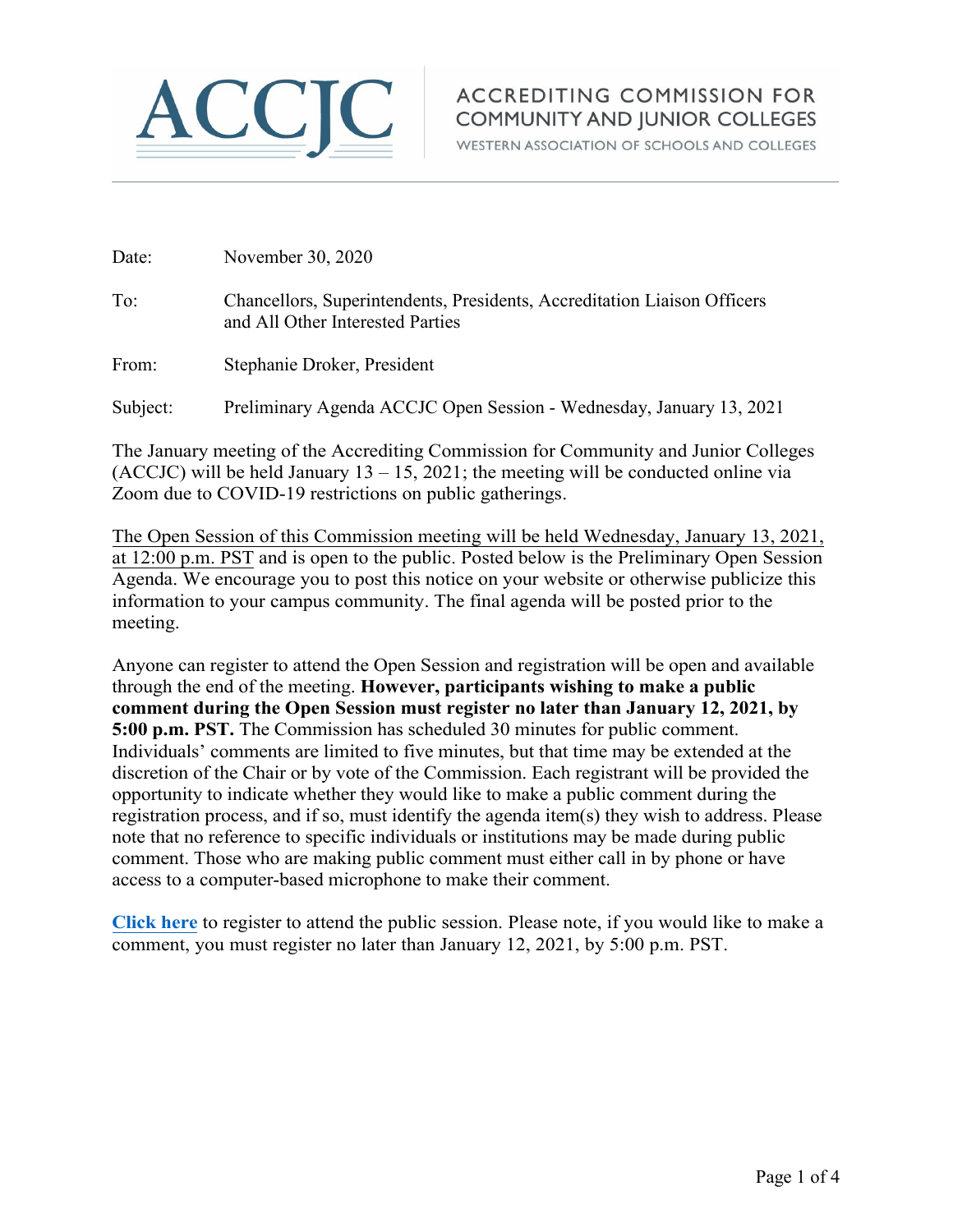

**ACCREDITING COMMISSION FOR COMMUNITY AND JUNIOR COLLEGES** 

WESTERN ASSOCIATION OF SCHOOLS AND COLLEGES

## **PRELIMINARY OPEN SESSION AGENDA** Wednesday, January 13, 2021 12:00 – 1:45 p.m. PST Zoom Virtual Meeting – [CLICK HERE](https://us02web.zoom.us/webinar/register/WN_wE3Z7qcjS-m_nshcIID7Ow) to Register **CALL TO ORDER** at 12:00 p.m. (PST), Sonya Christian, Commission Chair **OPENING PROCEDURES Action Supporting Documents** 1. Chair's Welcome and Overview 2. Introductions **AGENDA AND MINUTES** 3. Review and approval of the Agenda X X X 4. Review and approval of the June 2020 Open Session Minutes X X **OPPORTUNITY FOR PUBLIC COMMENTS** 5. Comments – 30 minutes **POLICY** 6. [Policy Committee Memo:](https://accjc.org/wp-content/uploads/6.-Policy-Committee-Memo-January-2021.pdf) Barbara Dunsheath, Chair X a. Items for Second Reading i. [Policy on Public Disclosure and](https://accjc.org/wp-content/uploads/6.a.i.-Policy-on-Public-Disclosure-and-Confidentiality-Second-Read.pdf) **EXECUTE TO EXECUTE A TEXT CONFIDENTIALLY**<br>[Confidentiality](https://accjc.org/wp-content/uploads/6.a.i.-Policy-on-Public-Disclosure-and-Confidentiality-Second-Read.pdf) X ii. [Policy on Accreditation of Baccalaureate](https://accjc.org/wp-content/uploads/6.a.ii_.-Policy-on-Accreditation-of-Baccalaureate-Degrees-Second-Read.pdf)<br> [Degrees](https://accjc.org/wp-content/uploads/6.a.ii_.-Policy-on-Accreditation-of-Baccalaureate-Degrees-Second-Read.pdf) X X iii. [Policy on Substantive Change](https://accjc.org/wp-content/uploads/6.a.iii_.-Policy-on-Substantive-Change-Second-Read.pdf) X X X iv. [Policy on Institutional Appeals](https://accjc.org/wp-content/uploads/6.a.iv_.-Policy-on-Institutional-Appeals-Second-Read.pdf) X X b. Items for First Reading i. [Policy on Social Justice](https://accjc.org/wp-content/uploads/6.b.i.-Policy-on-Social-Justice-First-Read.pdf) X X X ii. [Policy on Commission Actions on](https://accjc.org/wp-content/uploads/6.b.ii_.-Policy-on-Commission-Actions-on-Institutions-First-Read.pdf) <u>Foncy on Commission Actions on</u><br>[Institutions](https://accjc.org/wp-content/uploads/6.b.ii_.-Policy-on-Commission-Actions-on-Institutions-First-Read.pdf) X X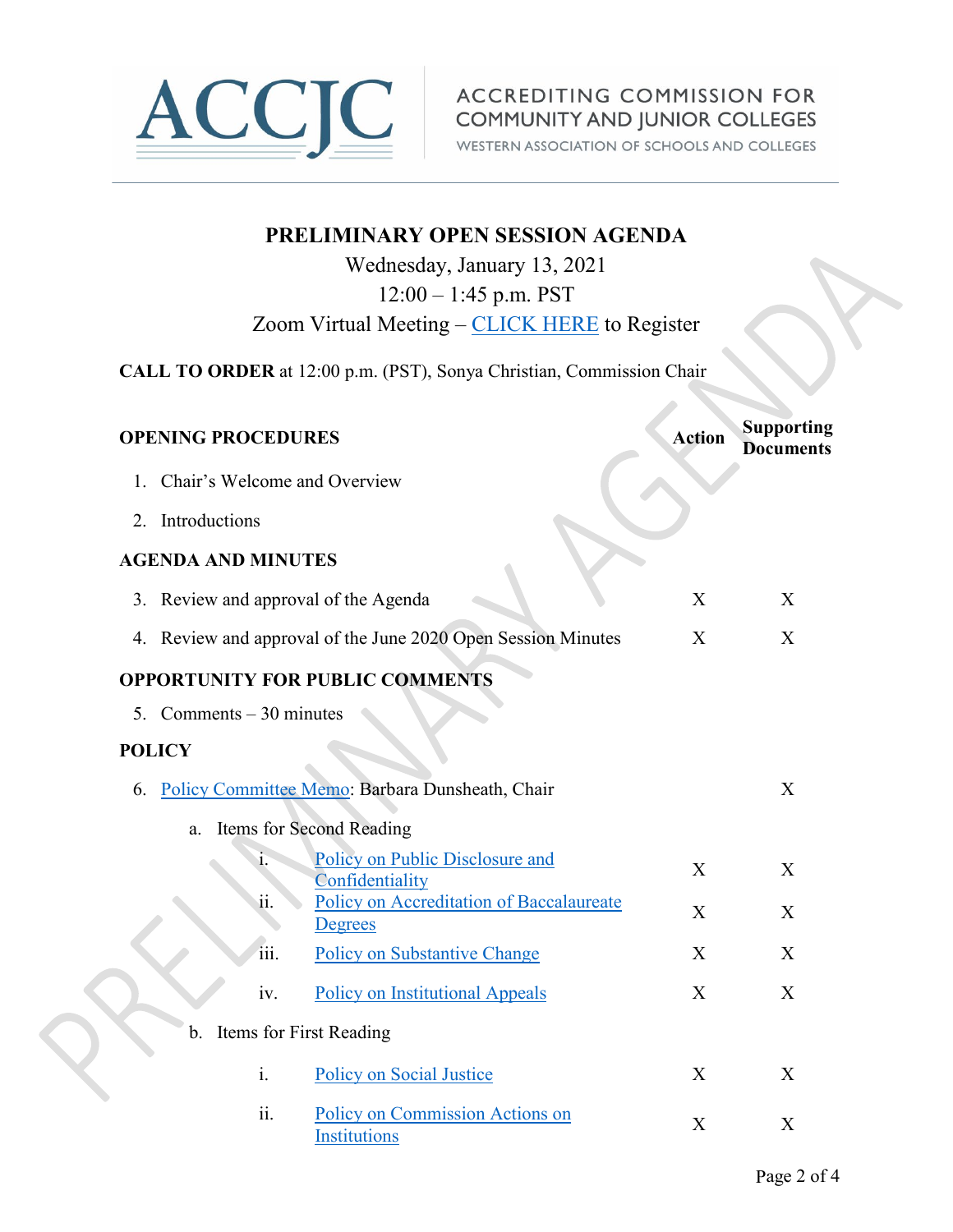| iii.                               | Policy on Distance Education and<br><b>Correspondence Education</b>                                        | X             | X                                     |
|------------------------------------|------------------------------------------------------------------------------------------------------------|---------------|---------------------------------------|
| iv.                                | Policy on Rights and Responsibilities of the<br><b>Commission and Member Institutions</b>                  | X             | X                                     |
| V.                                 | <b>Policy on Teach-Out Plans and Agreements</b>                                                            | X             | X                                     |
| <b>VERBAL REPORTS</b>              |                                                                                                            | <b>Action</b> | <b>Supporting</b><br><b>Documents</b> |
|                                    | 7. President's Report: Stephanie Droker, President                                                         |               |                                       |
| Secretary/Treasurer                | 8. Secretary/Treasurer Report: Mary A.Y. Okada,                                                            |               |                                       |
|                                    | 9. Educational Programming Committee: Randy Beach, Chair                                                   |               |                                       |
|                                    | 10. Evaluation and Planning Committee: Carmen Sigler, Chair                                                |               |                                       |
|                                    | 11. Nominating Committee: Matthew Russo, Chair                                                             |               |                                       |
|                                    | 12. Substantive Change Committee: Lori Gaskin, Chair                                                       |               |                                       |
| Reiss, Chair                       | 13. Ad hoc Formative/Summative Committee: Cynthia Napoli-Abella                                            |               |                                       |
|                                    | 14. Monitoring Institutional Performance: Gohar Momjian, Vice<br>President and Stephanie Droker, President |               | X                                     |
| <b>AGENCY RELATIONS</b>            |                                                                                                            |               |                                       |
| <b>Commissioner Daisy Gonzales</b> | 15. California Community College Chancellor's Office:                                                      |               | X                                     |
| Commissioner Mary A.Y. Okada       | 16. Pacific Postsecondary Education Council:                                                               |               | X                                     |
| <b>Commissioner Erika Lacro</b>    | 17. University of Hawai'i Community Colleges:                                                              |               | X                                     |
| <b>Commissioner Matthew Russo</b>  | 18. WASC Accrediting Commission for Schools:                                                               |               | X                                     |
| Commissioner Carmen Sigler         | 19. WASC Senior College and University Commission:                                                         |               | X                                     |